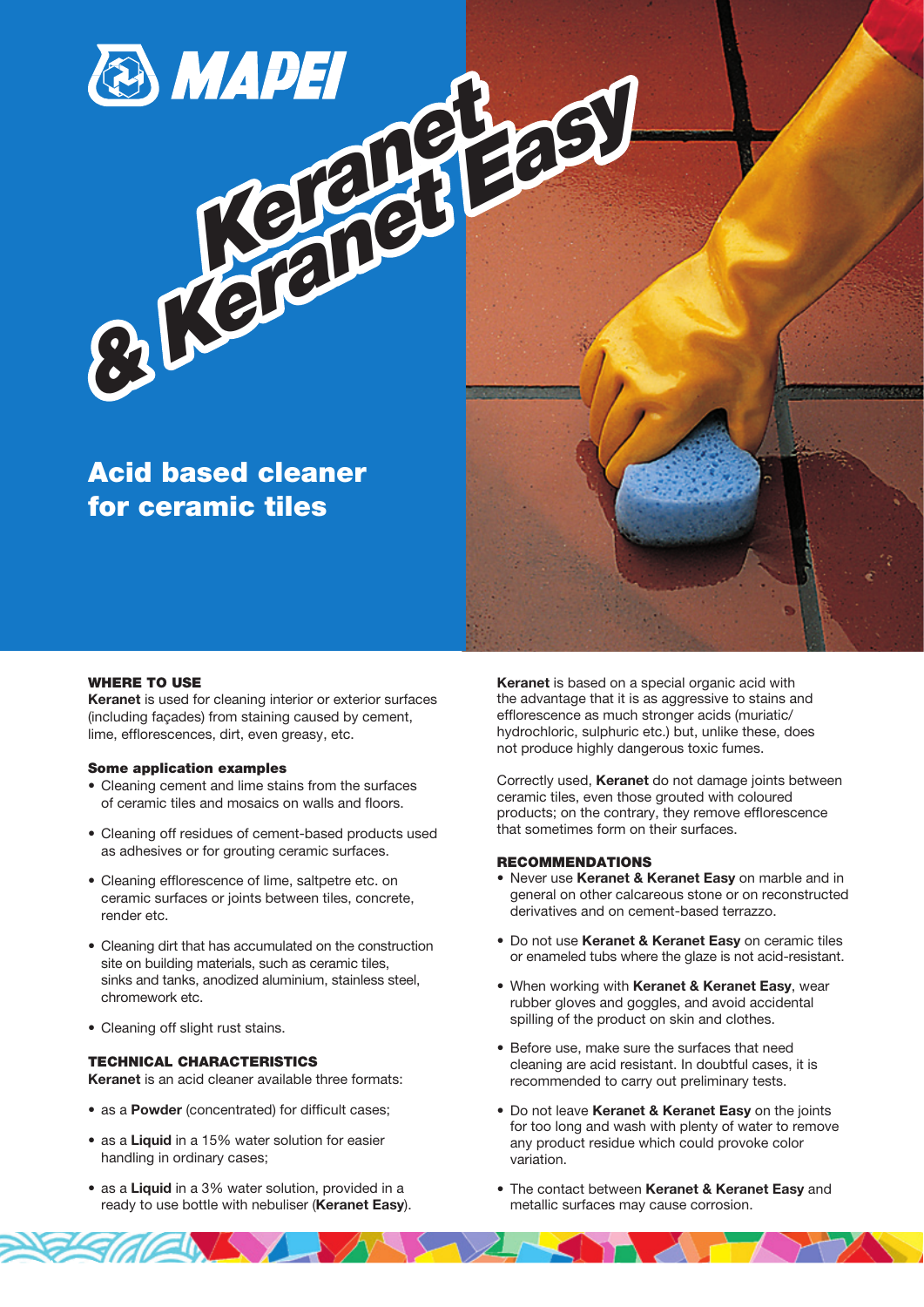



Cleaning an efflorescence



Cleaning with Keranet Liquid with a deck scrubber

# TECHNICAL DATA (typical values)

## PRODUCT IDENTITY

|                                        | Powder<br><i>(concentrated</i>        | Liquid      | <b>Easy</b> |
|----------------------------------------|---------------------------------------|-------------|-------------|
| <b>Consistency:</b>                    | powder                                | liquid      | liquid      |
| Colour:                                | white                                 | transparent | transparent |
| Bulk density (g/cm <sup>3</sup> ):     | 1.22                                  |             | -           |
| Density (g/cm <sup>3</sup> ):          | -                                     | 1.09        | 1.09        |
| pH:                                    | -                                     | 1.1         | 1.4         |
| Active substance (%):                  | 100                                   | 15          | 3           |
| APPLICATION DATA (at +23°C - 50% R.H.) |                                       |             |             |
| <b>Application temperature range:</b>  | from $0^{\circ}$ C to $+40^{\circ}$ C |             |             |
| <b>Waiting time before rinsing:</b>    | 5 minutes                             |             |             |

## APPLICATION PROCEDURE

Before cleaning with Keranet & Keranet Easy, protect everything that can be accidentally damaged by acid.

Above all, if the surfaces are highly absorbent (cotto toscano, porous ceramic tiles, concrete, renders etc.) they must be well wetted with water before treatment with

Keranet & Keranet Easy.

If Keranet Liquid is used, apply it with a deck scrubber or a brush, working in strips. Let the product act for about 5 minutes, scrub it with an abrasive sponge (mediumgrain Scotch Brite®) to remove any crusting that still remains and continue scrubbing until all visible stains have disappeared. Repeat the operation for very persistent

crusts or stains. Remove the liquid from the floor with a

sponge or squeegee or with an industrial vacuum cleaner and then rinse thoroughly and repeatedly with water, brushing in all directions and finally dry with a clean cloth. Keranet Liquid may be diluted with water according to the concentration needed to remove dirt efficiently.

Keranet Easy is ready to use in a lower concentration ratio and available only in 0,75 l bottles with nebuliser. In case a product with higher concentration is required, it is recommended to use Keranet Liquid. When Keranet Powder (concentrated) has to be used (for example for cleaning cotto

toscano grouted with anthracite coloured cementitious grouts), the same procedure should be followed, except that Keranet Powder should be spread over the already well watered floor in this case.

## PACKAGING

Keranet Powder (concentrated): 1 kg plastic bags.

## Keranet Liquid:

25 kg, 10 kg and 5 kg tanks - 1 kg bottles in cartons of 12.

## Keranet Easy:

0.750 kg bottles with nebuliser in cartons of 12.

#### **STORAGE**

24 months in its original packing.

# SAFETY INSTRUCTIONS FOR PREPARATION AND APPLICATION

Keranet Liquid and Keranet Powder irritate the skin and eyes. Keranet Easy is corrosive and may cause eye damage.

During use it is recommended to wear protective gloves and goggles and to take the usual precautions for handling chemicals. If the product comes in contact with the eyes or skin, wash immediately with plenty of water and seek medical attention.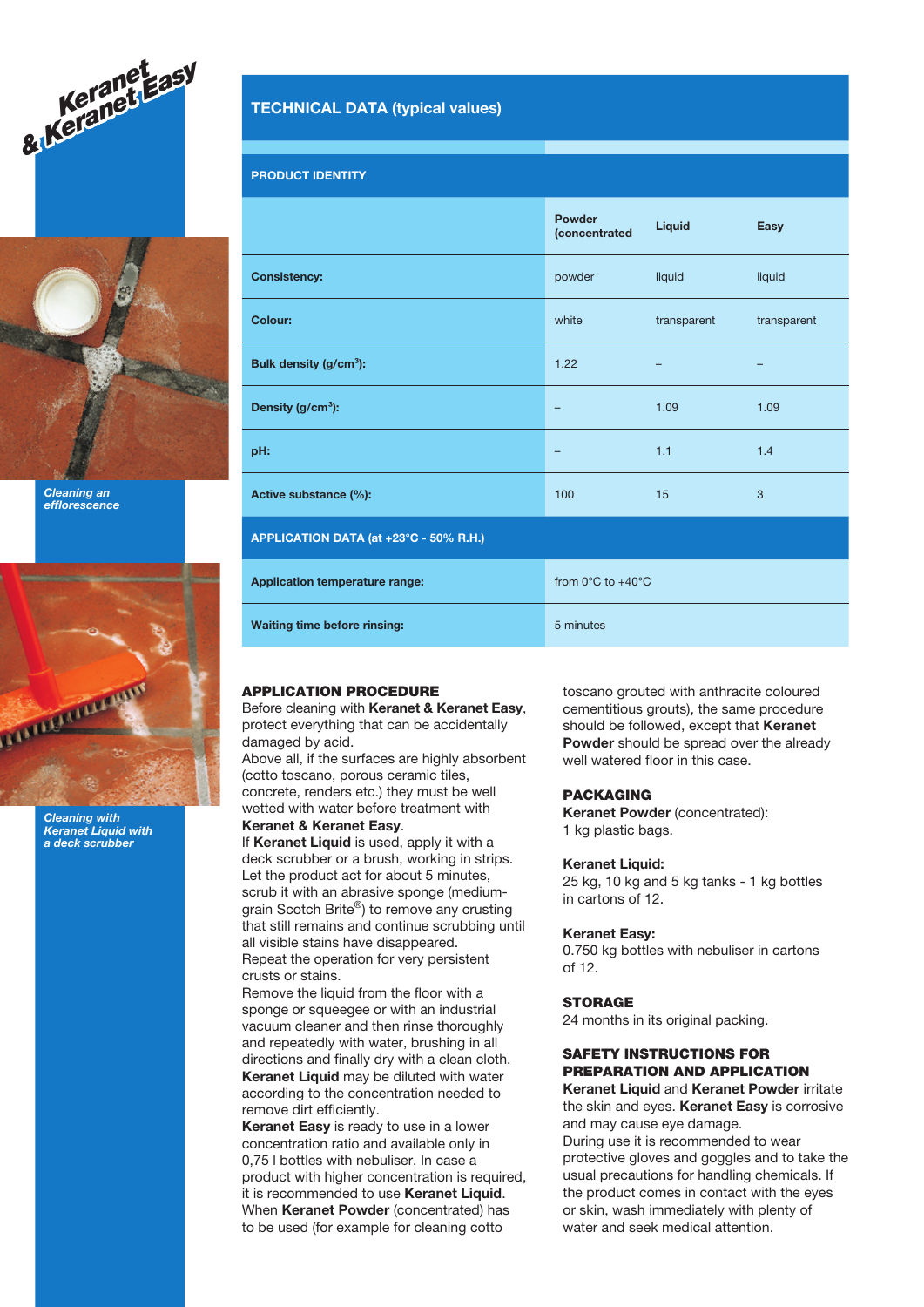Furthermore, Keranet Powder is hazardous for aquatic life; do not dispose of the product in the environment.

For further and complete information about the safe use of our product please refer to the latest version of our Safety Data Sheet.

PRODUCT FOR PROFESSIONAL USE.

## WARNING

Although the technical details and recommendations contained in this product data sheet correspond to the best of our knowledge and experience, all the above information must, in every case, be taken as merely indicative and subject to confirmation after long-term practical application; for this reason, anyone who intends to use the product must ensure beforehand that it is suitable for the envisaged application. In every case, the user alone is fully responsible for any consequences deriving from the use of the product.

Please refer to the current version of the Technical Data Sheet, available from our website www.mapei.com

## LEGAL NOTICE

The contents of this Technical Data Sheet ("TDS") may be copied into another project-related document, but the resulting document shall not supplement or replace requirements per the TDS in force at the time of the MAPEI product installation.

The most up-to-date TDS can be downloaded from our website www.mapei.com.

ANY ALTERATION TO THE WORDING OR REQUIREMENTS CONTAINED OR DERIVED FROM THIS TDS EXCLUDES THE RESPONSIBILITY OF MAPEI.

All relevant references for the product are available upon request and from www.mapei.com



Keranet Liquid is available both in tanks and in bottles



Keranet Easy is available in 0.75 l bottles with nebuliser